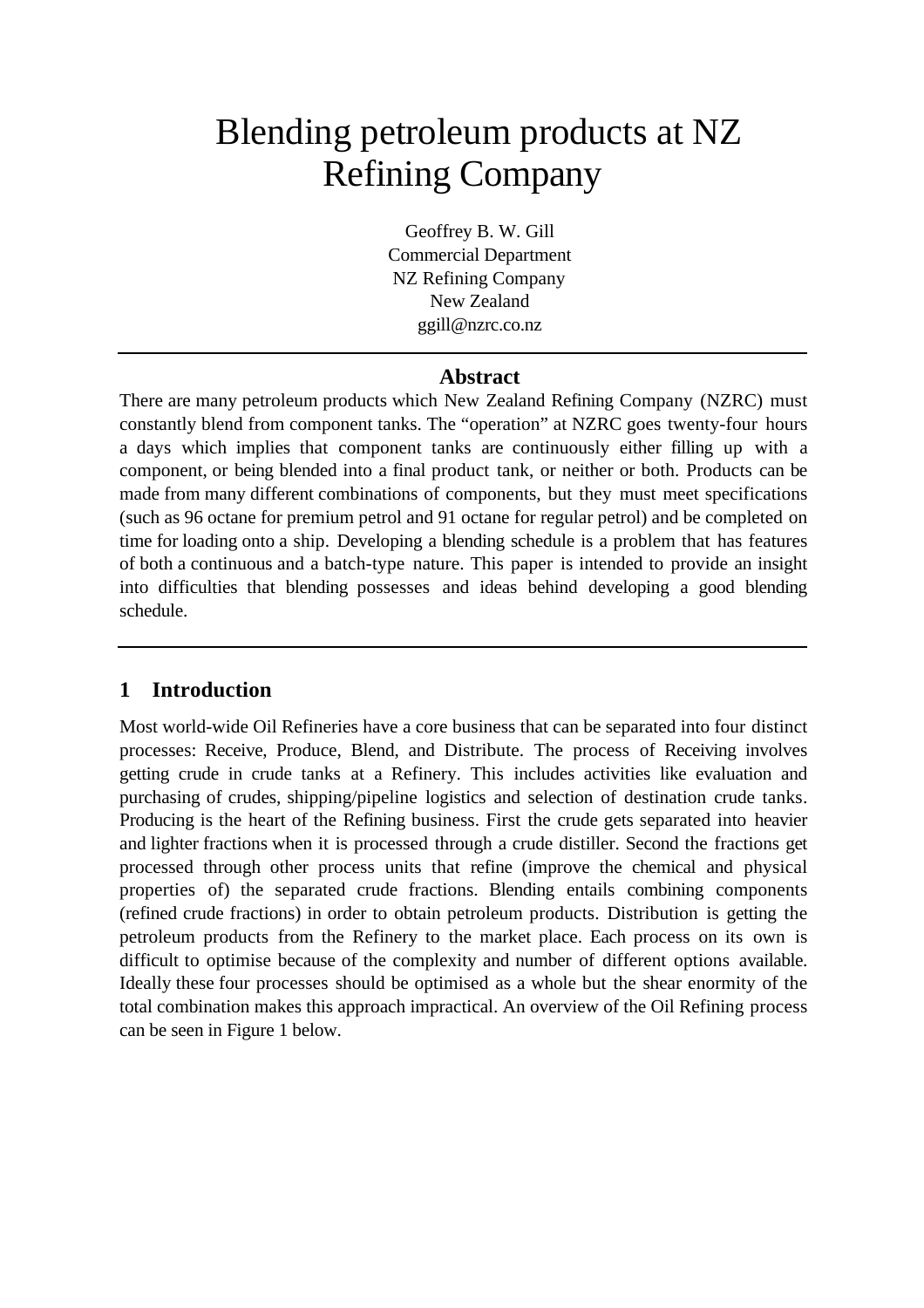



The rest of this paper is going to focus on the blending process. The purpose of the blending process is to obtain petroleum products from refined components that meet certain quality specifications on time for distributing to the market place by ship or pipeline. The objective is to find the combinations of blending recipes that make the "best use" of the components. In this sense the blending problem exhibits features similar to the well known diet problem that can be formulated and solved as an LP. NZRC used to generate blend recipes one at a time by formulating the problem like a diet problem and solving the resulting LP. Although this idea is simple and has worked well in practice it is nevertheless a myopic approach and it runs the risk of unintentionally using a component today that would be far better left for use in a future blend.

It is assumed that the daily quantities and qualities of the component rundowns (the back end of the *Produce* process) are fixed and known. In addition the daily requirements for all products (front end of the *Distribute* process) are also fixed and known. Given this set of "supply and demand" information, the boundaries of the blending problem have been set. A physical description of the problem (from which a mathematical model can be built) will be given along with ideas used in optimising the problem. Finally an assessment of the results given by the model and the model's limitation will be presented.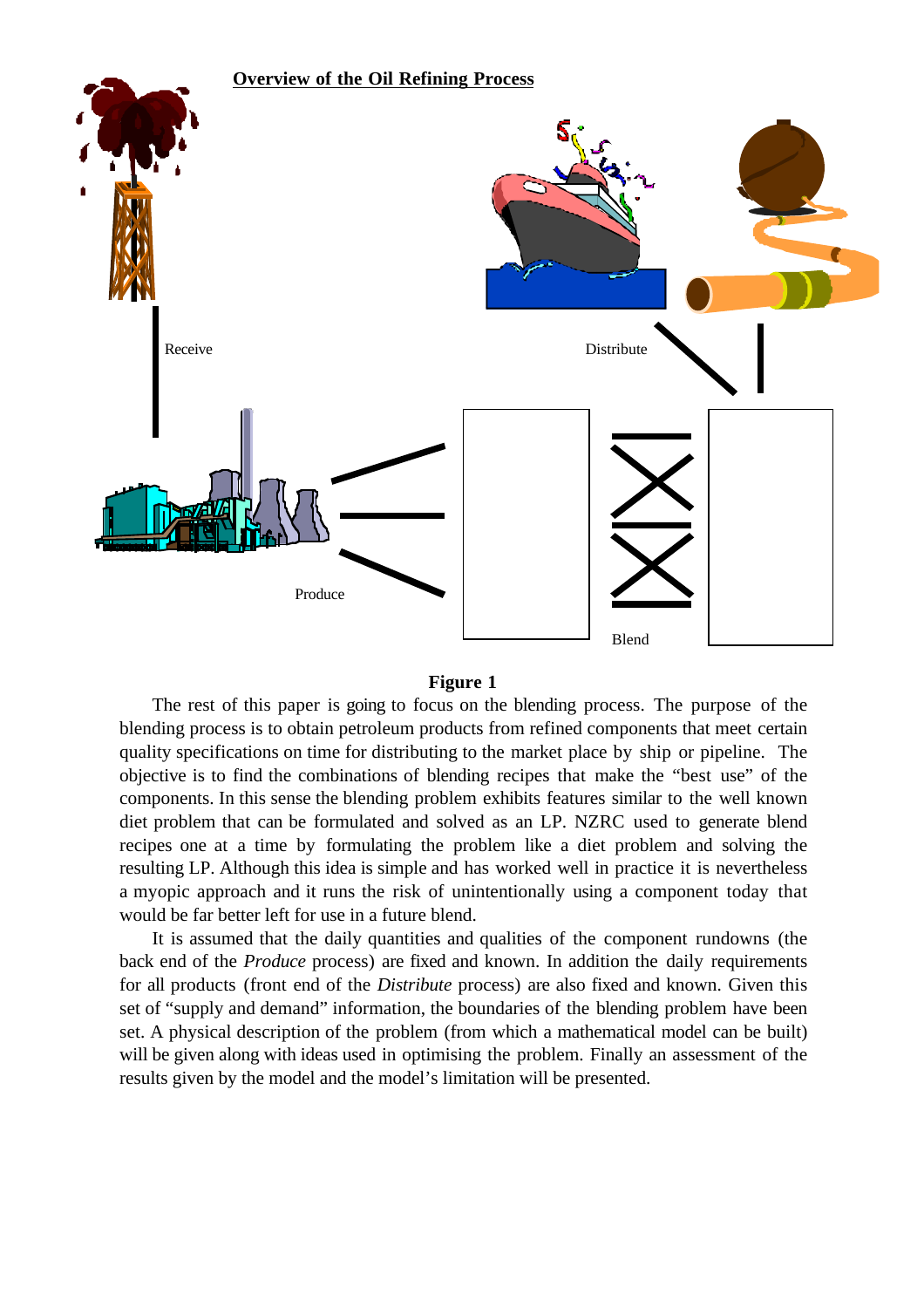## **2 Description of the blending problem**

The quantities and qualities of the component rundowns and product requirements are known on a daily basis. In reality the rundown of all components to component tanks is continuous. Also blending from component tanks to product tanks and lifting from product tanks cannot be performed instantaneously. However the blending model that is used will be formulated in daily granularity.

## **2.1 Variables**

- Each component tank has a set of product tanks where blending can occur into every day. The *movement* (m<sub>ijk</sub>) is defined as the amount of material transferred from the ith component tank to the jth product tank on the kth day.
- Each product tank has a set of products that can be lifted every day. The *product lifting*  $(p_{ik})$  is defined as the amount of product 1 lifted from the jth product tank on the kth day.

## **2.2 Constraints**

- i) Each component rundown must go to exactly one component tank every day. (This component rundown schedule is decided upon "a priori.")
- ii) The daily qualities of each component tank are determined by combining the qualities of the component tank on the previous day with any rundown into the component tank on the corresponding day.
- iii) The daily qualities of each product tank are determined by combining the qualities of the product tank on the previous day with any movements from any component tanks on the corresponding day.
- iv) Each quality is determined by a blend rule (which for some qualities is non-linear ).
- v) Each component and product tank has a maximum and minimum level which must not be violated on any day.
- vi) Each product lifting must be able to be made from one (or more) product tank(s) on the appropriate day and satisfy all quality specifications associated with the product.
- vii) Each component rundown has a set of qualities, an economic value in dollars per ton, a quantity and a destination component tank every day.
- viii) Each component tank has an initial set of qualities, an initial economic value, and an initial quantity.
- ix) Each product tank has an initial set of qualities, an initial economic value, and an initial quantity.
- x) Each product has a set of quality specifications, an economic value (selling price), and required quantity every day. Some of these specifications and economic values are in weight while others are in volume.
- xi) Due to the daily modelling approximation, a product tank can not be lifted from and blended into on the same day.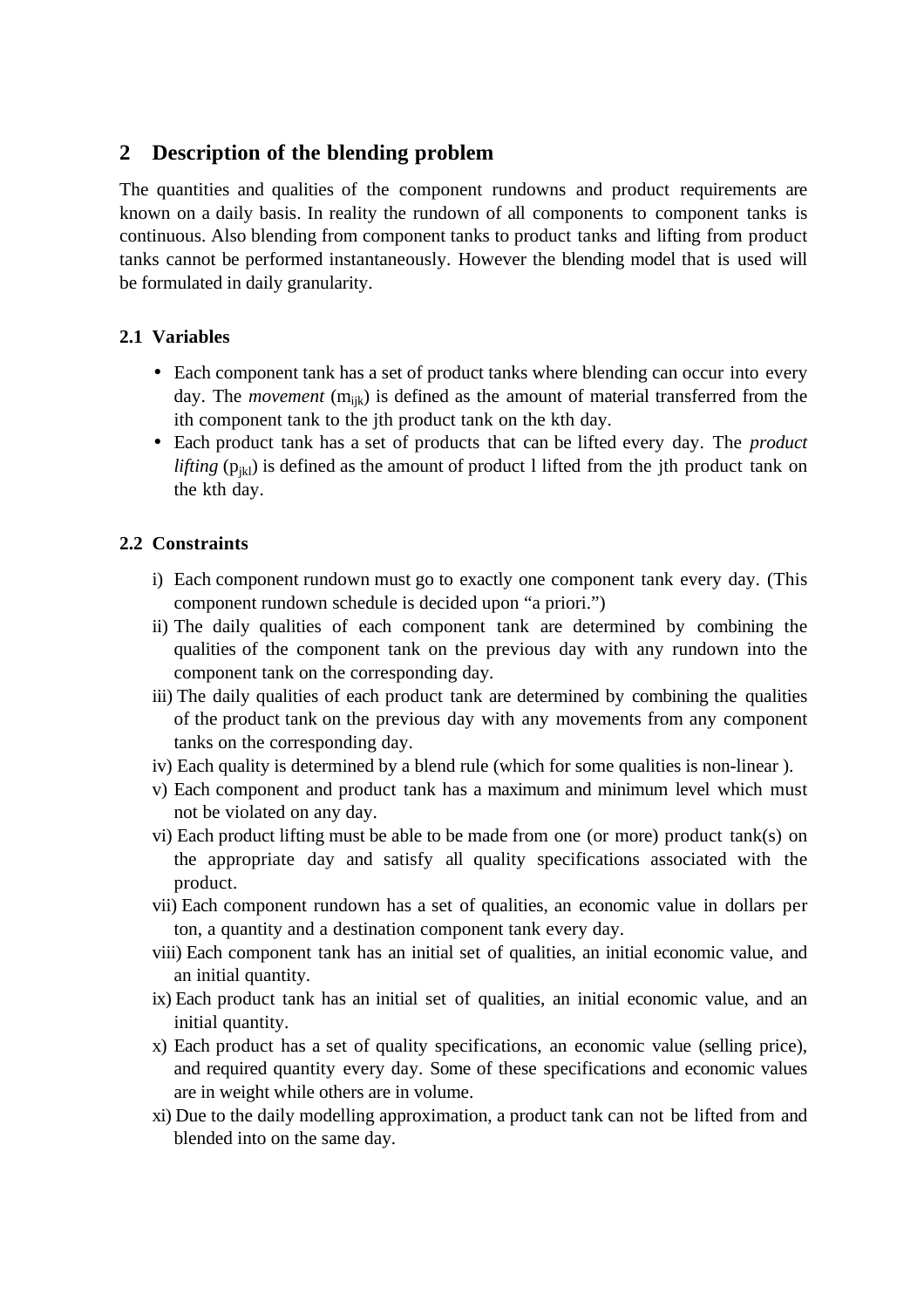## **2.3 Objective**

The objective is a very difficult feature to define accurately in practical terms. There are many different measures of schedule quality which are listed below.

The following are economic drivers and are reliant on accurate predictions of the initial value of component and product tanks as well as the value of the component rundowns.

- i) Maximise the value of all components at the end of the time horizon (usually ten days).
- ii) Maximise the value of all products at the end of the time horizon.
- iii) Maximise the aggregated blend margin between the value of the products blended and the value of the components used.

The other measures of schedule quality are non economic.

- i) Minimise the amount of giveaway in products lifted. (Giveaway is defined as the quality of a product being lifted minus the product specification. For example a product lifted of Premium with an octane of 96.3 where the octane specification for Premium is 96.0 has 0.3 giveaway.)
- ii) Minimise the total number of movements, or blends. (A blend is a set of movements with the same destination tank and the same day.)
- iii) Minimise the deviation from some set of desired ending stock levels.
- iv) Minimise the length of time between blends and liftings (ie: a "Just In Time" philosophy)

The dominant objectives that are used at NZRC are maximum value of ending components and maximum value of ending products. In addition there is a smaller drive to minimise the number of blends.

## **3 Solution process**

NZRC have recently implemented a software package called MPMP (Multi Period Multi Product) which is an application built in AIMMS specifically designed for optimising the blend planning problem. First the data is manipulated in such a way so that the problem is ready for optimisation. A snapshot of the exact quantities and qualities of all tanks must be obtained. For the quantities this is not too difficult because all tanks have simple meters which provide the required information. However the qualities have to be predicted in cases where a tank has an upward movement since it was last tested. Once these qualities are obtained, each tank can then have its economic value calculated. The philosophy of the economic calculation is a complex task assuming that there is no market value for components and the only value is a potential one when a component gets blended into a product. When this data is obtained the model can then be generated.

This blend planning problem is a non-linear mixed integer problem, and because these problems are generally difficult to solve "in one hit" there is a three-step solution process which involves solving an LP, then a MIP, and finally a NLMIP.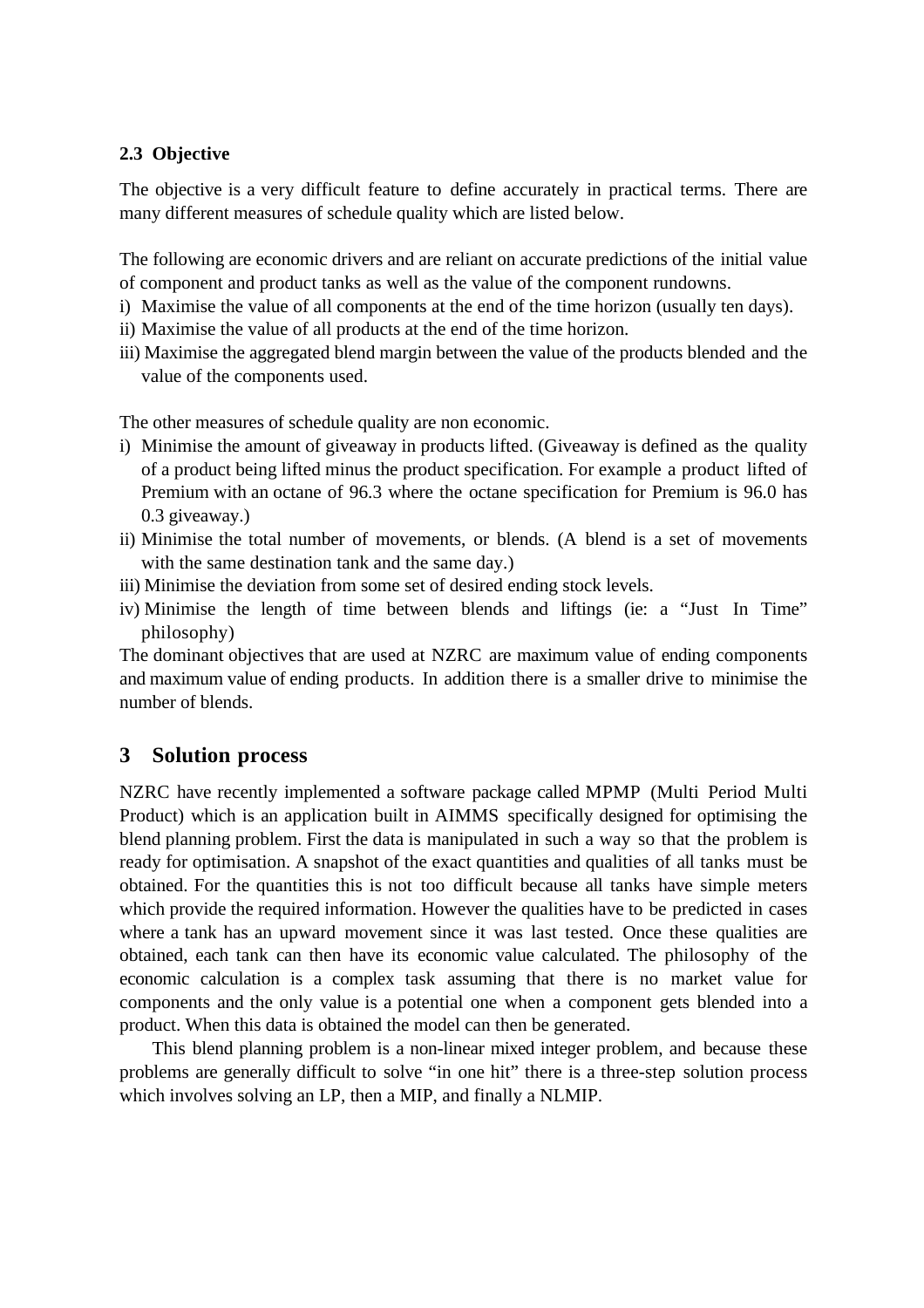#### **3.1 LP relaxation**

The entire blend planning problem is aggregated into one time period. The consequences of this is that all the component rundowns and the product liftings are aggregated "a priori". Product tanks are ignored. Any non-linear blend rules are also approximated to linear. The problem is simplified down to one where an orderbook of products has to be blended from all available components. This then becomes very similar in structure to the diet problem.

#### **3.2 MIP relaxation**

The solution from the LP is used to help solve the MIP. At this stage all the time dependent information (ie: the daily granulation) and product tanks are modelled. During this phase of the optimisation the scheduling of the blends and the decisions concerning which component tanks to blend into which product tank and which product tanks will be used to satisfy the product demands are optimised. All non-linear blend rules are approximated to linear blending by mass. Typically this phase of the optimisation takes the longest. The MIP is optimised using the commercially available CPLEX solver which is built into the MPMP software package.

#### **3.3 NLP formulation**

The tank blending schedule generated in the optimal MIP solution is fixed (all  $m_{ijk}$  that are zero in the MIP are not allowed to become greater than zero in the NLP). The blend recipes from the MIP solution are fine tuned to take into account the non-linear blend rules and the complete modelling of the pooling problem which itself is inherently non-linear. Practice has shown that there are seldom infeasibilities encountered during the NLP phase. This is heartening news because it hopefully suggests that the essence of the MIP is fairly close to the NLP. The implication is that there is negligible optimisation opportunity lost in fixing the schedule at the MIP stage. The NLP is optimised using the commercially available OSL solver which is also built into the MPMP software package.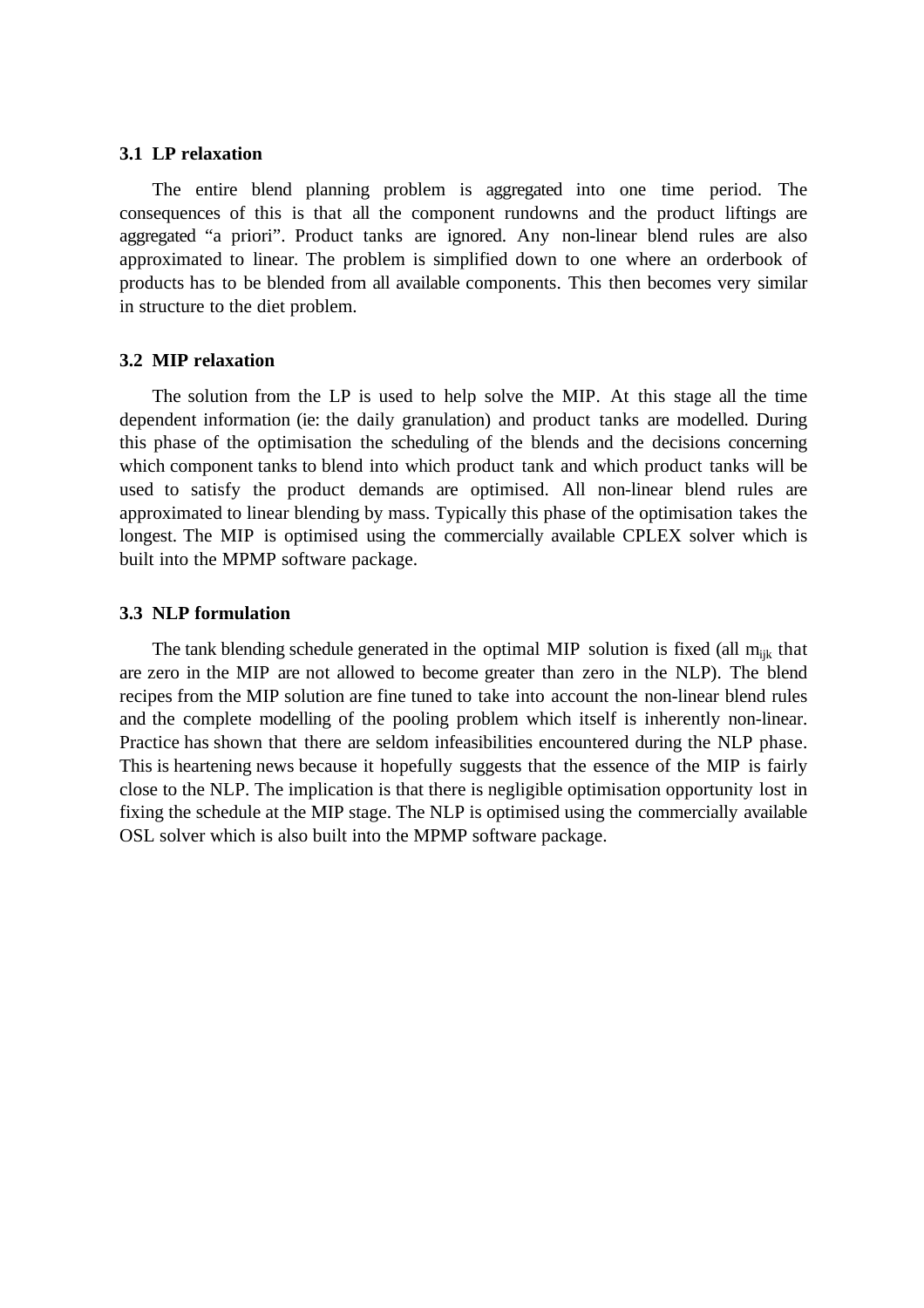## **4 Analysis of the model**

A model is only an approximation to a real life problem. Due to the approximations a model will have some limitations. This section will identify the approximations made for this blend planning problem and outline the possible consequences.

### **4.1 Daily granularity**

As mentioned earlier, MPMP deals in terms of days. Suppose that a component tank has a rundown assigned to it on a given day and suppose also that the same tank is being used in a blend on that same given day. The question that arises is what the qualities of the material being blended from the component tank should be. One possibility is to assume that the qualities are the same as those that were in the component tank on the previous day, or in another words assume that the blend takes place entirely before the rundown. The second possibility is to assume that the entire rundown takes place before the blend and in this case the resultant qualities obtained from the combination of the rundown qualities and the qualities of the tank on the previous day are used. In reality the true qualities of the material that is going to be blended can lie somewhere between the two extremes above. In a situation where a component tank is being rundown into and blended from simultaneously, the qualities of the material coming out of the component tank would be steadily changing. In addition there is the reality of tank mixers. With all these factors the true qualities of the material in the component tanks is difficult to model let alone optimise with. The assumption made in MPMP is that the rundown always takes place before the blend.

The schedule for the component tank rundowns is decided upon before the optimisation of the blend planning takes place. Unfortunately there are practical situations where component tank ullage is very scarce and a blend has to take place simply so that ullage in a component tank is created and a rundown has some tank to go to. From a modelling point of view, MPMP will sometimes blend from a component tank simply because that component tank lacks the necessary ullage for the rundown that has been assigned to it on the next day. In practice a blend planner has the ability to rundown component into another component tank. In addition it is possible in real life to blend from a component tank for the first half of the day and then rundown into the component tank in the second half of the day, but due to the daily granulation the model does not "see" these types of opportunities.

Similar types of problems occur with modelling the lifting from a product tank and subsequent blending into the product tank on the same day. Fortunately the situation of blending into a product tank and lifting can not happen in reality because the mixture in the product tank needs to be tested and certified as on grade before lifting is allowed.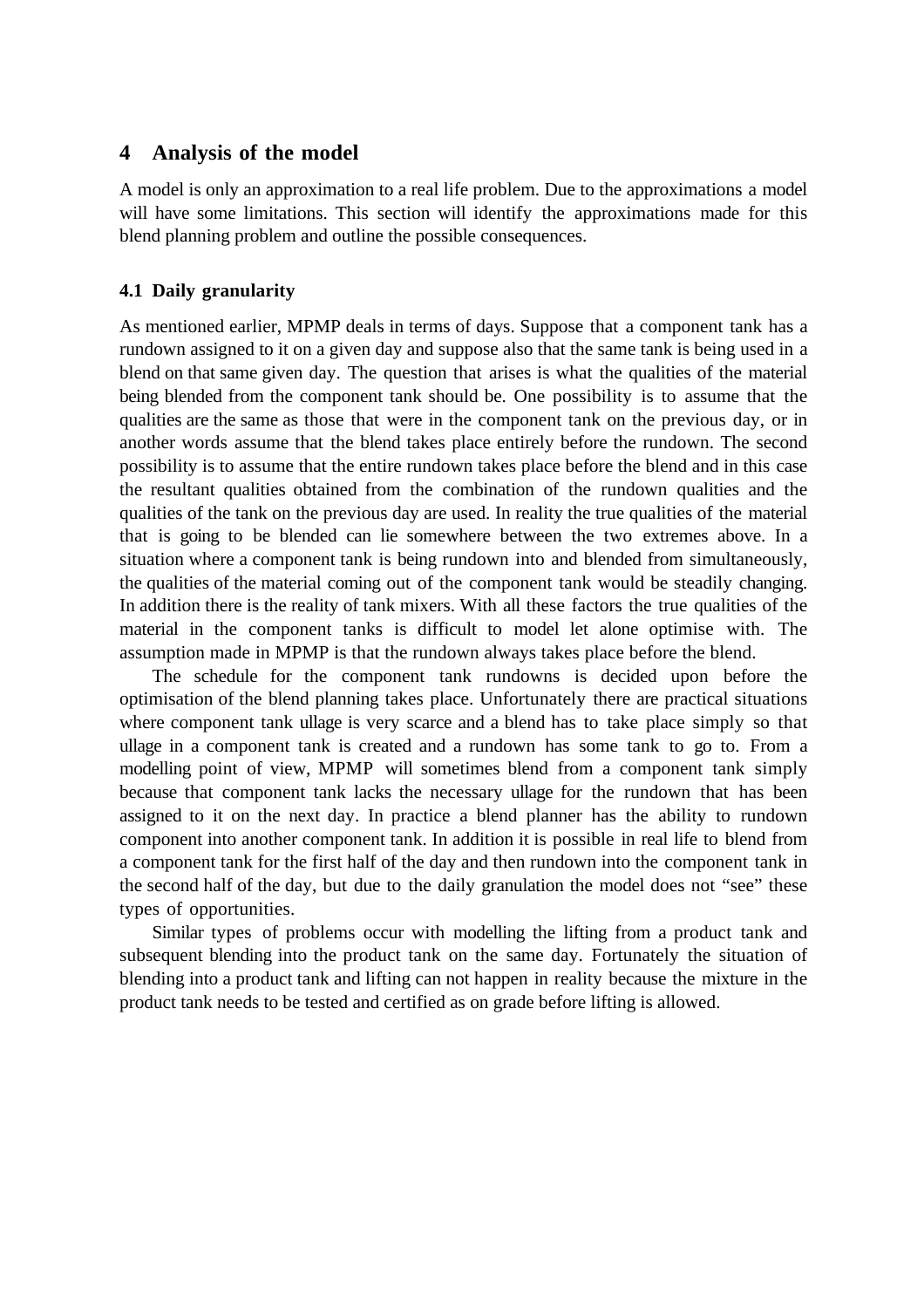#### **4.2 Objective functions**

This blend planning problem does not finish after 10 days, but continues in real life. In planning a solution to any time dependent scheduling problem that continues after the horizon of the model there are usually two different aspects of the solution process. The firstly aspect is *analysis* where one can look at many different scenarios within the time horizon of the model. The different scenarios can usually be compared with reliable measures. In the blend planning problem such measures can include the amount of giveaway in the products being lifted from the product tanks, or the length of time between a product tank being blended up and lifted from or the number of movements and so on. The important feature of analysis is that the goals are clear and measurable.

The second aspect is *assessment*. The important distinction between analysis and assessment is that the latter involves a static evaluation. At the end of the model horizon it is desirable to plan to end up in a good position. The dilemma that schedulers and planners often face is defining in mathematical terms what a good position to end up in really is. In the blend planning problem we have decided to maximise the value of the contents of all the component and product tanks. In this case the model will do as many blends on the final day as possible whenever there is potential to realise a blending margin. (A blending margin the difference in price between a product and the weighted sum of the value of the components). However the mixture sitting in the product tank on the final day may only have a deceptively high value if further down the track NZRC is not able to sell the mixture at this high value. Earlier in this paper it was said that getting the value of the component tanks correct was very important in order to drive MPMP into obtaining good blend schedules and that will be discussed in the next sub section.

Another attempt at defining a "good" ending position involves quantifying the stock levels. Most people involved with inventory control have a reasonable "feel" for a comfortable level of stock. On one hand, minimum stock can be viewed as optimal because all inventory has a holding cost associated with it. On the other hand, a low level of inventory (or an extremely high level of inventory) carries with it little flexibility or a high level of risk. For example if one of the product tanks that was blended up turned out to be off-grade upon testing, it would need to be fixed up by adding some more of an appropriate component. If an appropriate component was not available then delays to shipping could occur and demurrage (cost incurred due to the delaying of a ship) is a lot more expensive than holding higher than minimum stock levels of components. However, if target stock levels are actually put into the model then there is a risk of the model being forced to blend sub-optimally.